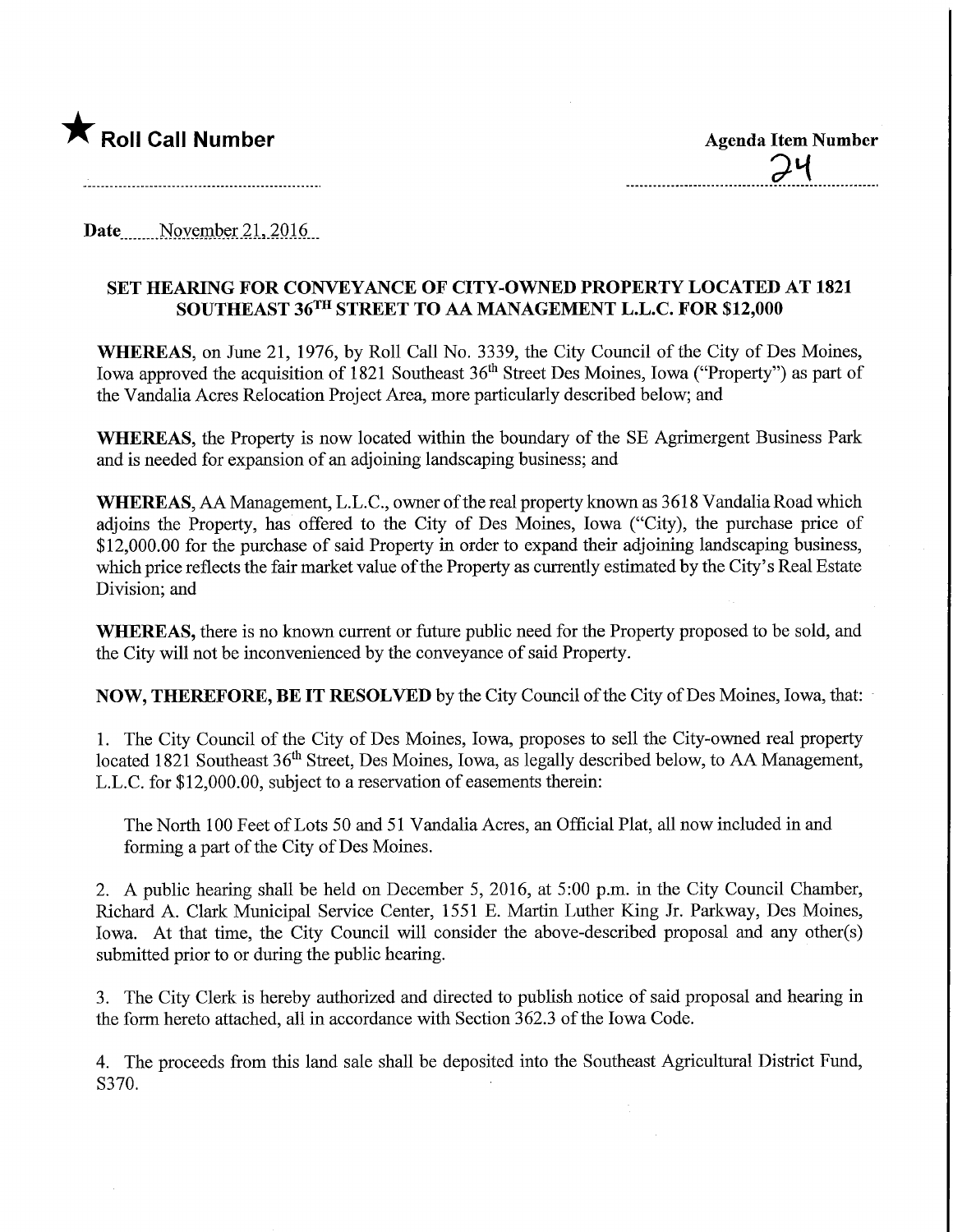

Date<sub>\_\_\_\_\_</sub>November 21, 2016

Moved by the contract of the contract of the contract of the contract of the contract of the contract of the contract of the contract of the contract of the contract of the contract of the contract of the contract of the c

APPROVED AS TO FORM:

*Qua Cuil Land* 

| <b>COUNCIL ACTION</b> | <b>YEAS</b> | <b>NAYS</b> | <b>PASS</b> | <b>ABSENT</b>   |
|-----------------------|-------------|-------------|-------------|-----------------|
| <b>COWNIE</b>         |             |             |             |                 |
| <b>COLEMAN</b>        |             |             |             |                 |
| <b>GATTO</b>          |             |             |             |                 |
| <b>GRAY</b>           |             |             | r           |                 |
| <b>HENSLEY</b>        |             |             |             |                 |
| <b>MOORE</b>          |             |             |             |                 |
| WESTERGAARD           |             |             |             |                 |
| <b>TOTAL</b>          |             |             |             |                 |
| <b>MOTION CARRIED</b> |             |             |             | <b>APPROVED</b> |

## **CERTIFICATE**

I, DIANE RAUH, City Clerk of said City hereby certify that at a meeting of the City Council of said City of Des Moines, held on the above date, among other proceedings the above was adopted.

IN WITNESS WHEREOF, I have hereunto set my hand and affixed my seal the day and year first above written.

**.** City Clerk